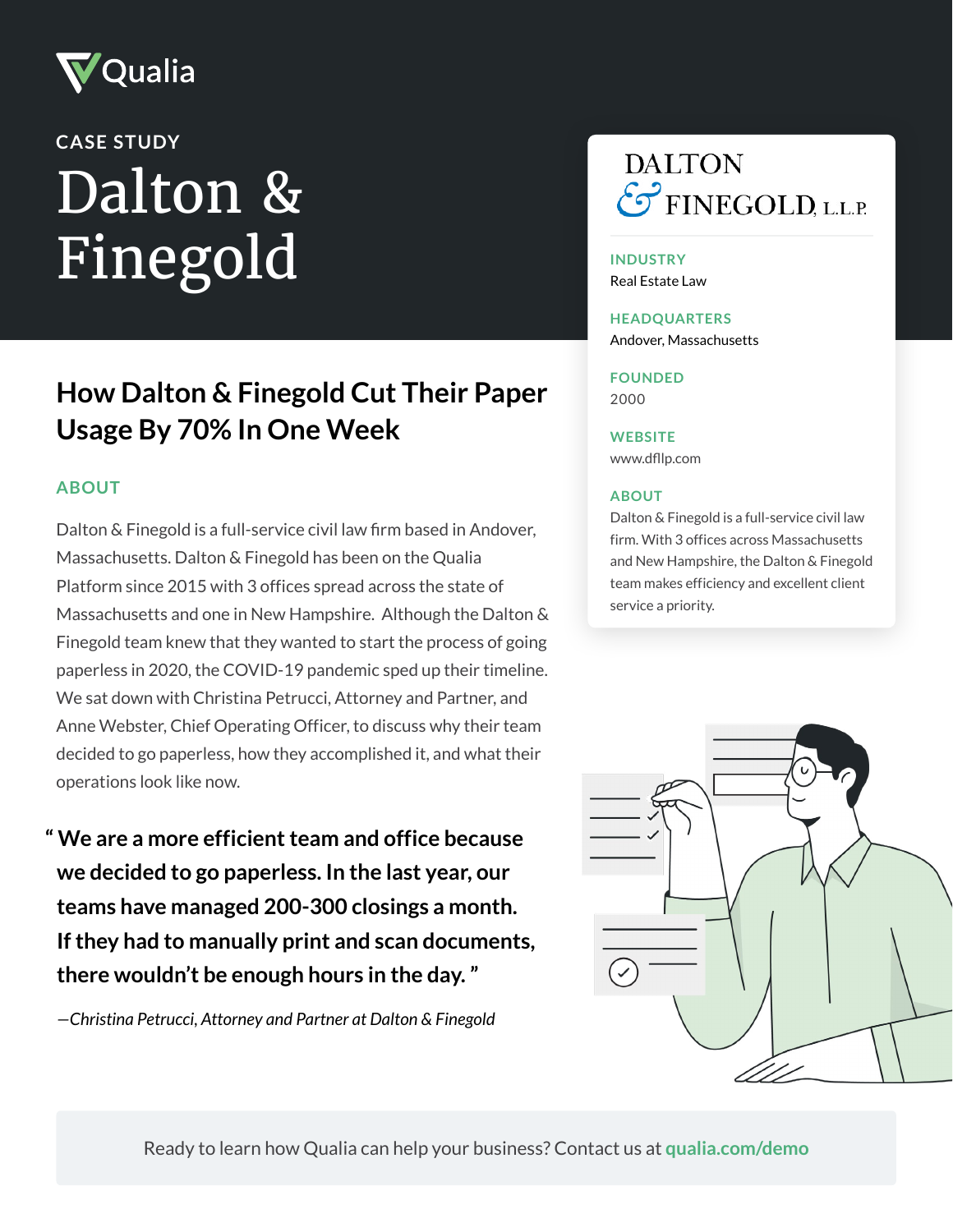

#### **CHALLENGE**

Prior to going paperless, the Dalton & Finegold team used a file system to prepare for closings and to keep their orders organized. While this system worked, it required a large amount of paper to print and scan closing documents. It was also inefficient and time-intensive.

For example, when an order was opened, Christina shared that the paralegal teams would print out every document that was edited and saved in Qualia during the file processing and place them in the file folder. Any time edits were needed, new documents were printed, placed in file folders replacing and shredding the previous ones. Several times throughout the life of the file this process occurred.

#### **SOLUTION**

In March of 2020, Christina and Anne jumped into action to eliminate paper from their team's workflow. They thought it would be a three year process. With Qualia, it only took them 1 week. They were able to do this because of the document management and remote capabilities the Qualia platform provides.

#### **DOCUMENT MANAGEMENT**

Qualia makes it easy to generate, update, and organize documents. Information from an order flows directly into the documents within Qualia and documents can easily be "refreshed" to show the latest changes. This eliminates the need for documents to be printed and then reprinted anytime a change is made.

Additionally, Qualia's document management system allows for files to be organized. To help their team make a seamless transition, Anne and Christina organized their files in Qualia in a way that was reminiscent of the paper files their team had used before. Qualia's document management features also include splicing and merging functionality, making it easy to separate or combine files without having to leave the Qualia Platform.



Ready to learn how Qualia can help your business? Contact us at **[qualia.com/demo](https://www.qualia.com/demo/)**